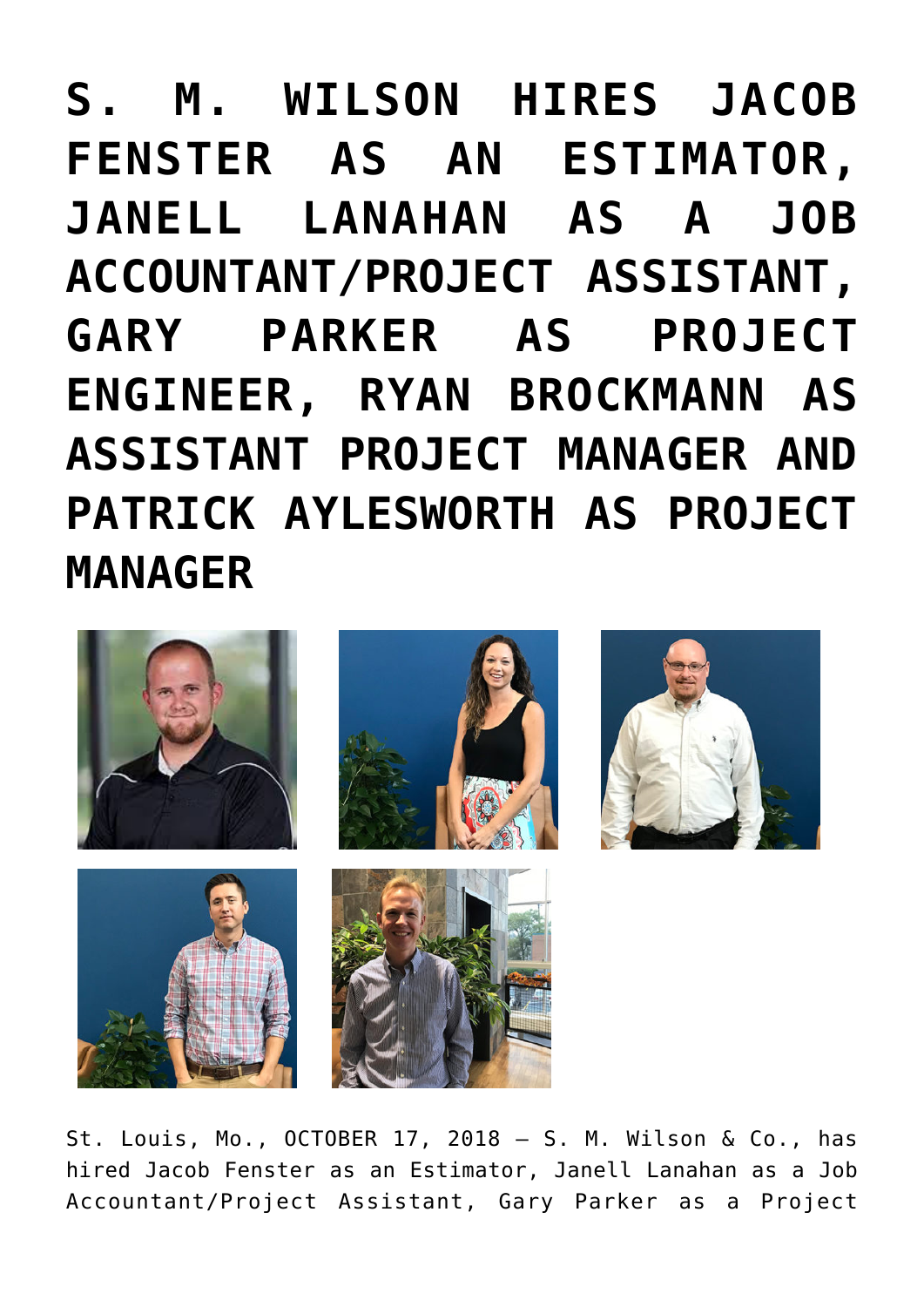Engineer, Ryan Brockmann as Assistant Project Manager and Patrick Aylesworth as Project Manager.

Fenster will be responsible for assembling cost estimates and developing constructability reviews and value engineering studies for construction projects. He holds a BS in Technology Management with a dual Major in Construction Management and Design and Facilities Management and Sustainability from Southeast Missouri State University.

Lanahan is S. M. Wilson's new Job Accountant/Project Assistant. She graduated from Hickey College and has 17 years construction experience.

Parker will be responsible for helping establish procedures with the design professionals, consultants and Owner of projects for information flow, approvals, meetings and reporting. He will also track shop drawings, submittals, material deliveries and RFIs through the duration of projects and assist the Project Manager with MBE/WBE participation and workforce inclusion. Parker joins S. M. Wilson with 19 years construction experience.

Brockmann joins S. M. Wilson with 13 years construction experience. He will be responsible for helping establish procedures with the design professionals, consultants and Owner of projects for information flow, approvals, meetings and reporting. He will also track shop drawings, submittals, material deliveries and RFIs through the duration of projects and assist the Project Manager with MBE/WBE participation and workforce inclusion. Brockmann holds a BA in Finance from Missouri State.

Aylesworth, a LEED Green Associate, will be responsible for handling all administrative functions for a project, including scheduling, holding progress meetings, generating meeting minutes, tracking costs and maintaining logs for all project information. Aylesworth has a background in Virtual Design &